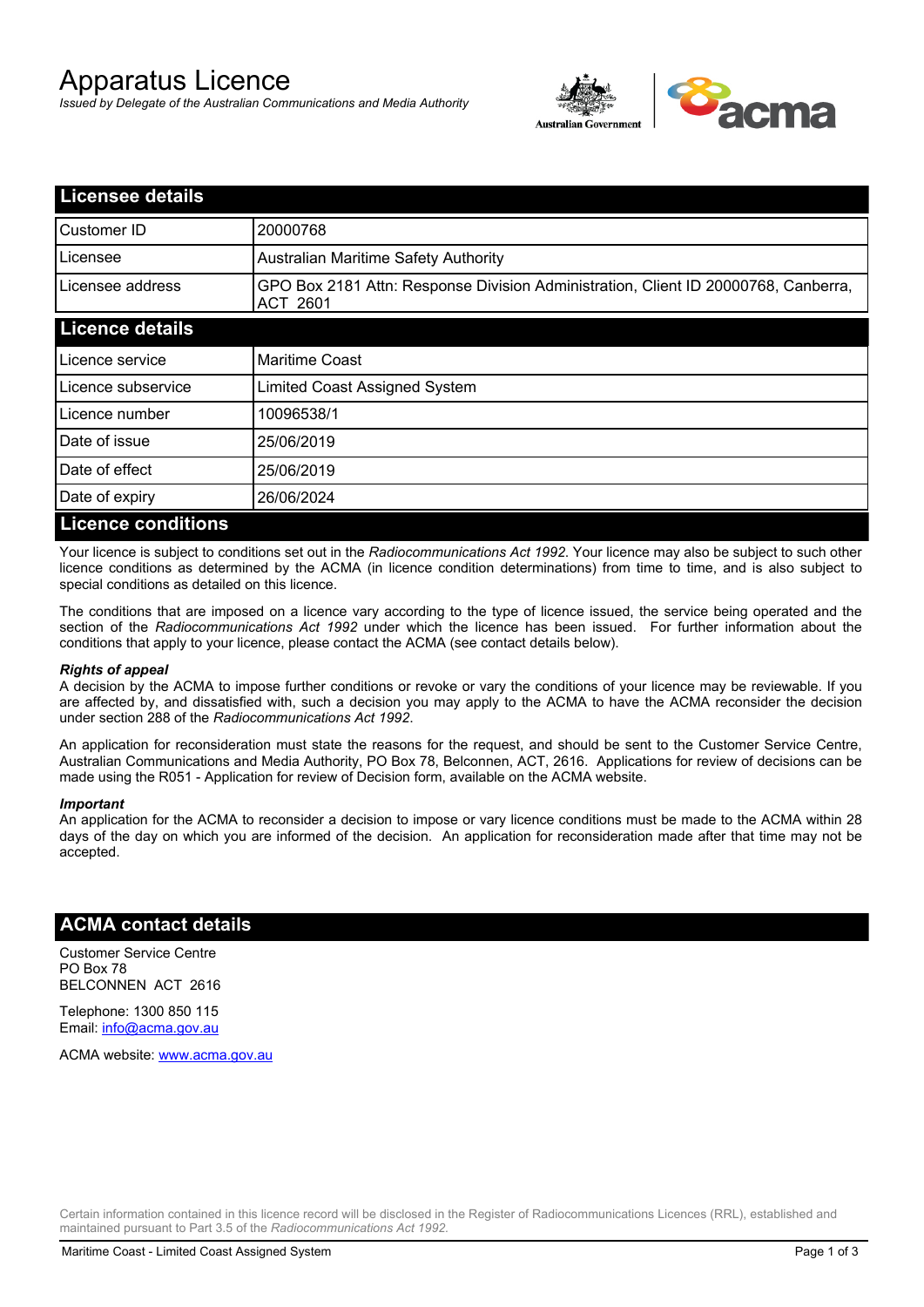# **Advisory Notes applying to licence no.: 10096538/1**

Conditions applicable to the operation of Limited Coast Assigned System authorised under this licence can be found in the Radiocommunications Licence Conditions (Apparatus Licence) Determination and the Radiocommunications Licence Conditions (Maritime Coast Licence) Determination. Copies of these determinations are available from the ACMA and from the ACMA home page (www.acma.gov.au).